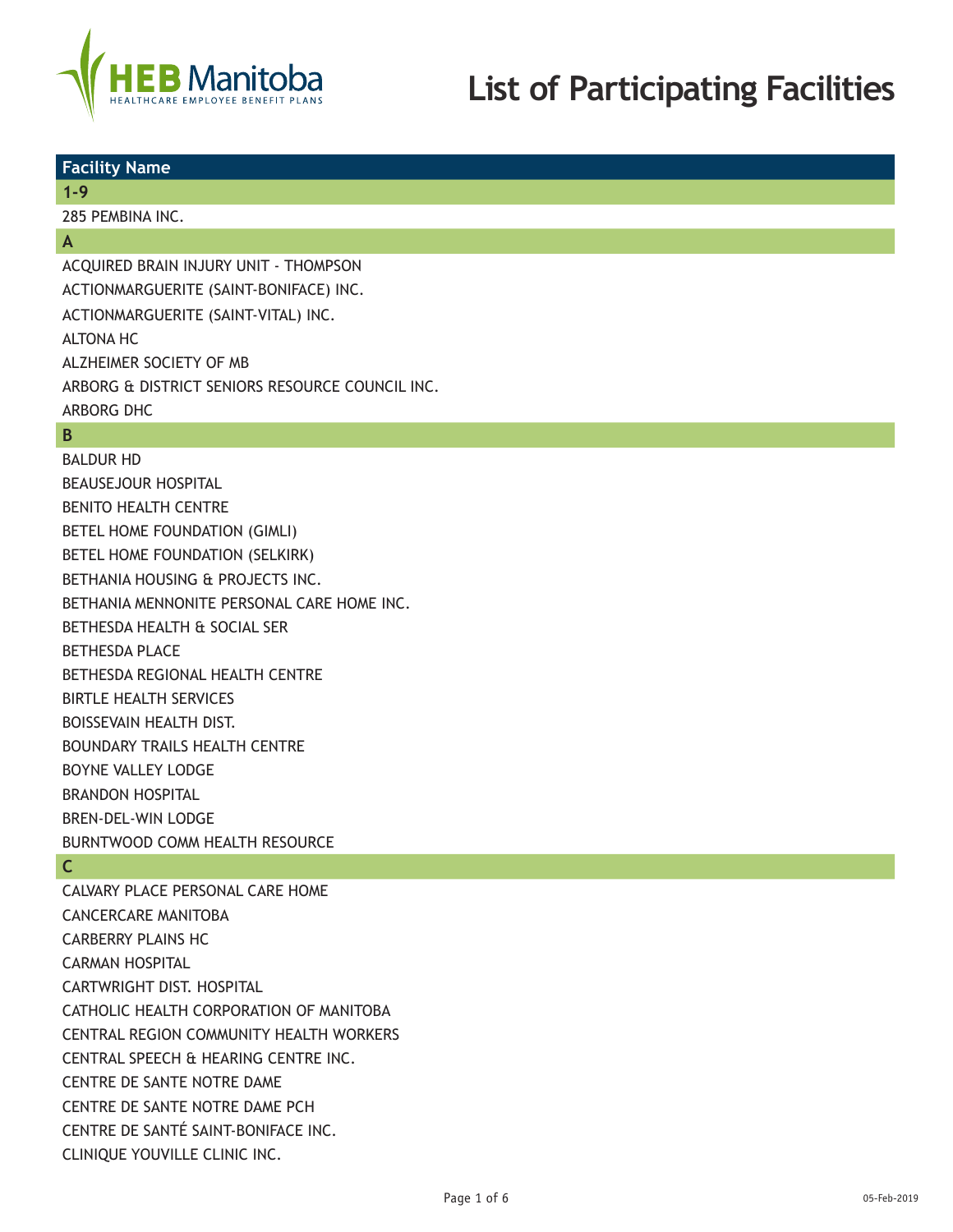COLLEGE OF AUDIOLOGISTS AND SPEECH PATHOLOGISTS MB COLLEGE OF LICENSED PRACTICAL NURSES OF MANITOBA COLLEGE OF MIDWIVES OF MANITOBA COLLEGE OF PARAMEDICS OF MANITOBA COLLEGE OF REG NURSES OF MANITOBA (MARN) COLLEGE OF REGISTERED PSYCHIATRIC NURSES OF MB COMMUNITY THERAPY COMORANT HEALTH CENTRE CONCORDIA FOUNDATION INC. CONCORDIA HOSPITAL CRANBERRY WELLNESS CENTRE

#### **D**

DAUPHIN GEN. HOSP. DE SALABERRY DIST. HC DEER LODGE CENTRE FOUNDATION DEER LODGE CENTRE INC. DELORAINE HC DESPINS CHARITIES INC. DIAGNOSTIC SERVICES OF MANITOBA INC. DONWOOD MANAGEMENT INC. DONWOOD MANOR PERSONAL CARE HOME INC. DOUGLAS CAMPBELL LODGE DR. GENDREAU MEMORIAL PERSONAL CARE HOME

## **E**

E.M. CROWE MEM HOSP. EAST BORDERLAND PRIMARY HEALTH CARE CENTRE EAST-GATE LODGE INC. EDEN HEALTH CARE SERVICES EDEN MENTAL HEALTH CENTRE INC. ELKWOOD MANOR EMERSON ERICKSON DH EXTENDICARE HILLCREST PLACE EXTENDICARE OAKVIEW PLACE EXTENDICARE RED RIVER PLACE EXTENDICARE TUXEDO VILLA EXTENDICARE VISTA PARK LODGE

## **F**

FAIRVIEW HOME FLIN FLON HOSPITAL FRED DOUGLAS HERITAGE HOUSE INC. FRED DOUGLAS LODGE PERSONAL CARE HOME

## **G**

GAMMA-DYNACARE MEDICAL LABORATORIES GILBERT PLAINS HC GILLAM HOSPITAL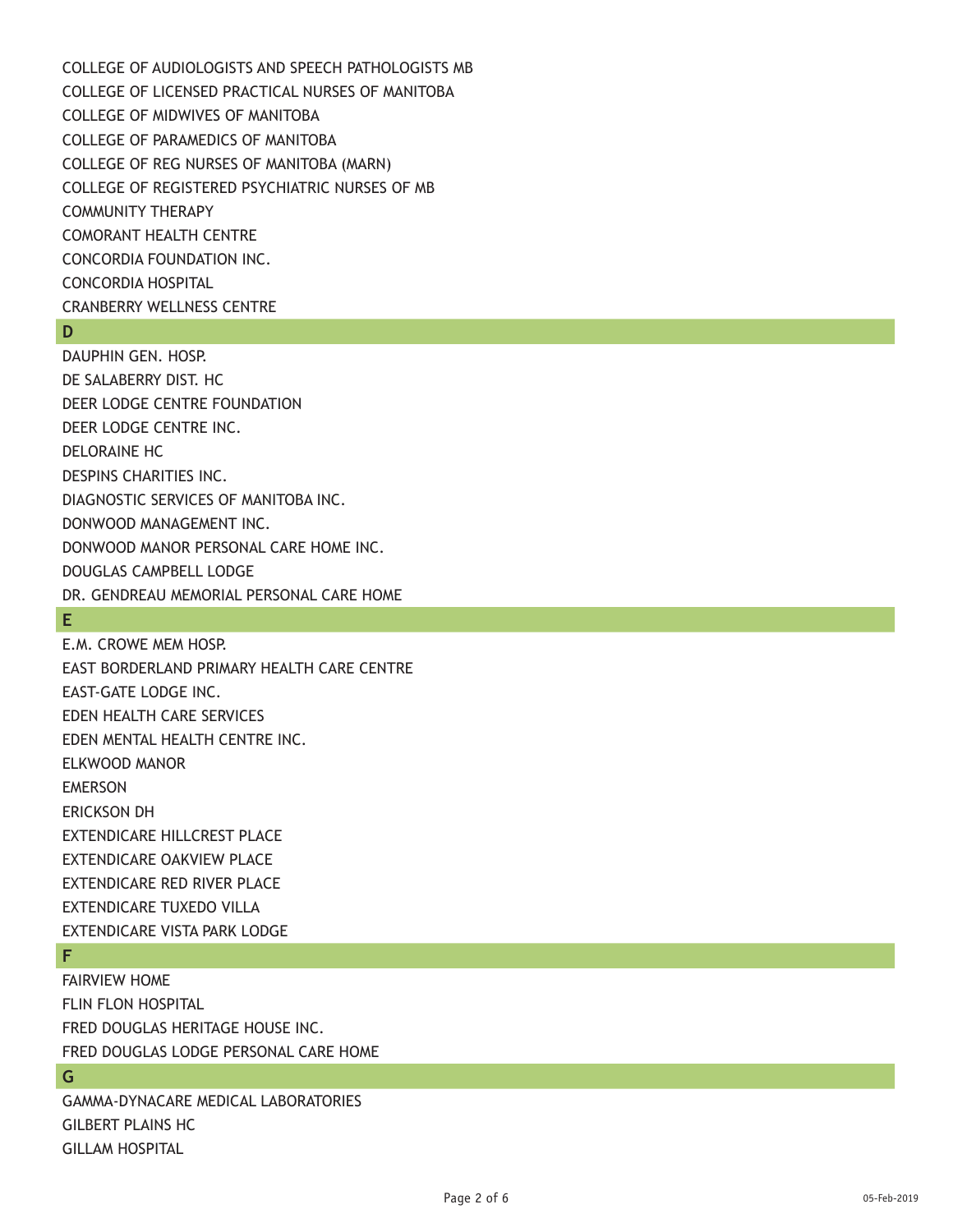GIMLI COMMUNITY HEALTH CENTRE GIMLI NEW HORIZONS 55+ ACTIVITY CENTRE GIMLI SENIORS RESOURCE COUNCIL GLENBORO HD GOLDEN DOOR GERIATRIC CENTRE GOLDEN LINKS LODGE GRACE GENERAL HOSPITAL GRACE HOSPITAL FOUNDATION GRANDVIEW DIST. HOSP. GRANDVIEW PCH

## **H**

HAMIOTA DIST. HC HARTNEY PCH HEALTH SCIENCES CENTRE HEB MANITOBA HEBP-MANITOBA HERITAGE LIFE PERSONAL CARE HOME HOLY FAMILY HOME INC. HOPE CENTRE HEALTH CARE INC.

## **I**

ILFORD COMMUNITY HEALTH CENTRE INTERLAKE-EASTERN REGIONAL HEALTH AUTHORITY INTERNATIONAL CENTRE FOR DIGNITY & PALLIATIVE CARE

## **K**

KIN PLACE KLINIC INC.

## **L**

LAC DU BONNET HD LAKESHORE HOSPITAL LEAF RAPIDS HC LIONS CLUB OF WINNIPEG SENIOR CITIZENS HOME LION'S PRAIRIE MANOR LORNE MEMORIAL HOSPITAL LUNDAR PCH LUTHER HOME LYNN LAKE HOSPITAL

#### **M**

MACGREGOR & DIST. HC MANITOBA ADOLESCENT TREATMENT CENTRE INC. MANITOBA HEALTH COALITION INC. MANITOBA HOME CARE EMPLOYEE BENEFITS TRUST BOARD MCCREARY ALONSA HEALTH CENTRE MEADOWOOD MANOR MEDICAL TRANSPORTATION COORDINATION CENTRE MELITA HC MENNO HOME FOR THE AGED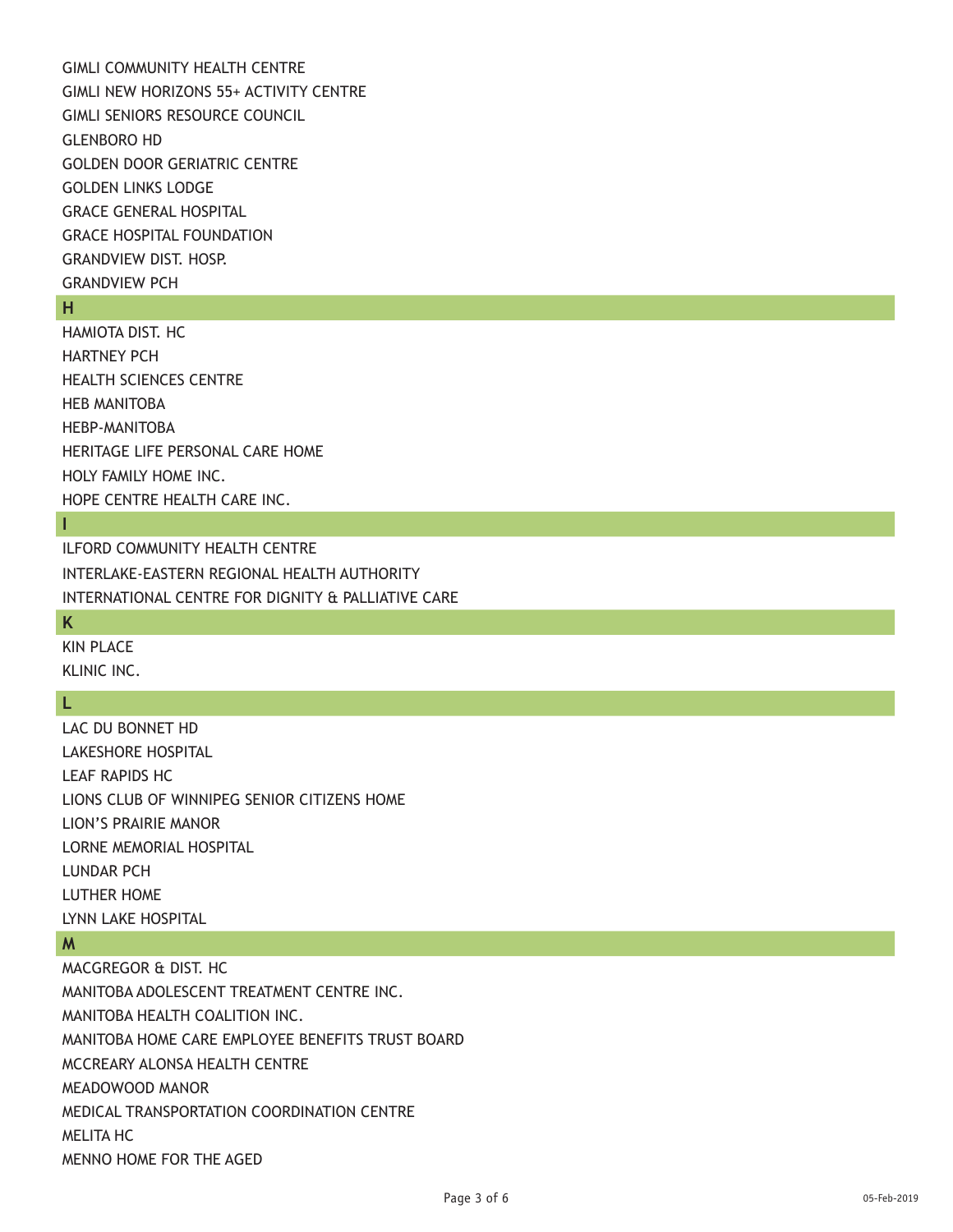MIDDLECHURCH HOME OF WINNIPEG MINNEDOSA DIST. HOSP. MISERICORDIA HEALTH CENTRE MISERICORDIA HEALTH CENTRE FOUNDATION MORDEN COMMUNITY HANDI VAN MOUNT CARMEL CLINIC

#### **N**

NEEPAWA HEALTH CENTRE NEEPAWA PCH (COUNTRY MEADOWS PCH) NINE CIRCLES COMMUNITY HEALTH CENTRE NORTHERN REGIONAL HEALTH AUTHORITY NORTHERN SPIRIT MANOR NORWEST CO-OP COMMUNITY HEALTH CENTRE

#### **P**

PAN AM CLINIC PARK MANOR CARE PARKLAND RHA PROGRAMS PEMBINA PLACE MENNONITE PCH PEMBINA-MANITOU HC PIKWITONEI HEALTH CENTRE PINAWA HOSPITAL PINE FALLS HEALTH COMPLEX PORTAGE DIST. HOSP. PRAIRIE MOUNTAIN HEALTH PRIMARY HEALTH CARE - FLIN FLON PRIMARY HEALTH CARE - THE PAS

## **R**

RED RIVER VALLEY HD REGIONAL OFFICE - THE PAS REHABILITATION CENTRE FOR CHILDREN REPOS JOLYS REST HAVEN NURSING HOME RESTON DHC RIDEAU PARK PCH RIVER EAST PERSONAL CARE HOME RIVER PARK GARDENS PERSONAL CARE HOME RIVERDALE HEALTH SERVICES RIVERVIEW HEALTH CENTRE ROBLIN DIST. HEALTH CENTRE ROCK LAKE HEALTH DISTRICT ROSSBURN DIST. HC RUSSELL DISTRICT HEALTH CENTRE

# **S**

SALEM HOME INC. SANATORIUM BOARD OF MANITOBA SANDY LAKE PCH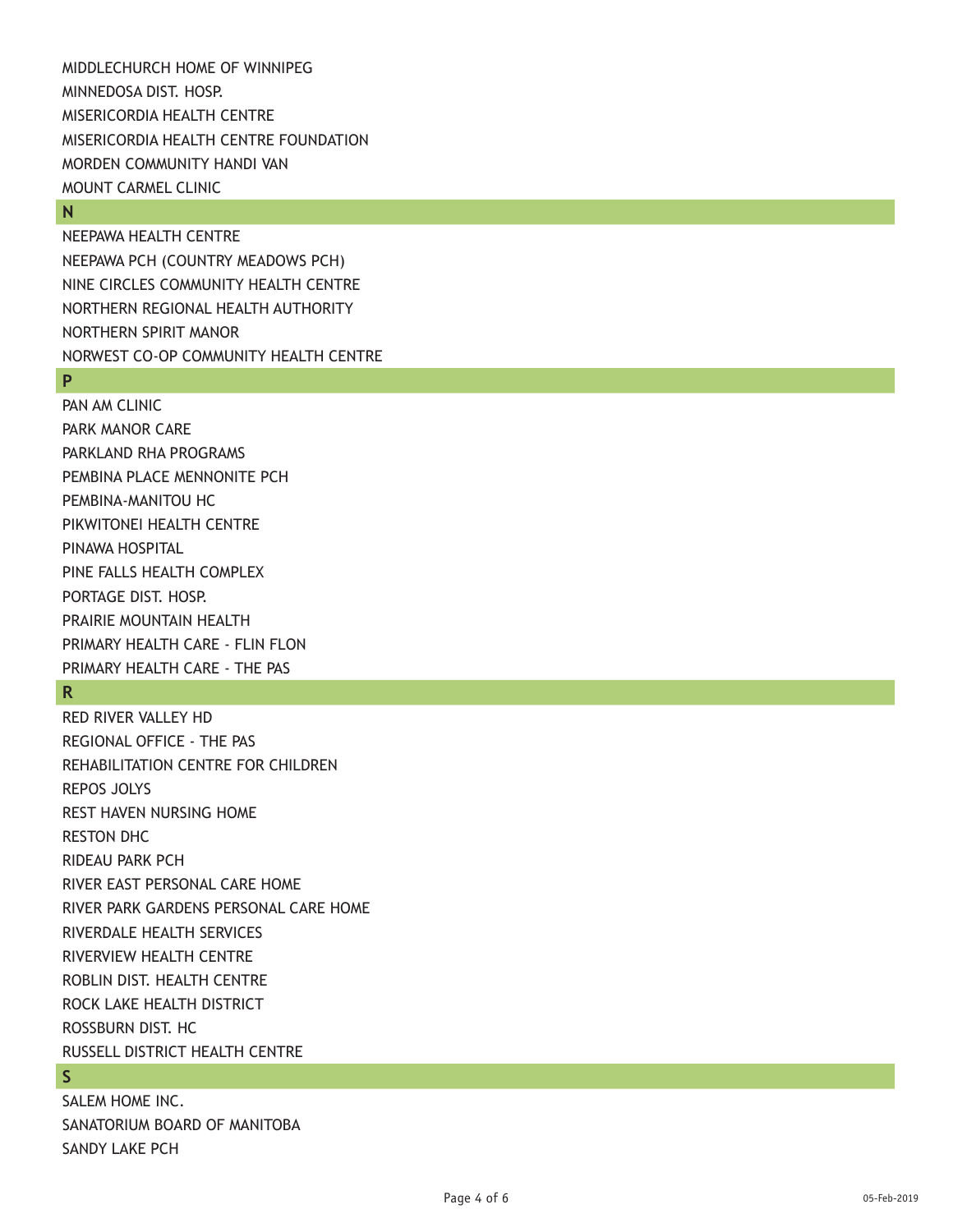SELKIRK GENERAL HOSPITAL SENIORS ACCESS TO INDEPENDENT LIVING SEVEN OAKS GENERAL HOSPITAL SEVEN OAKS GENERAL HOSPITAL CHRONIC DISEASE INNOVATION CENTRE INC. SEVEN OAKS HOSPITAL FOUNDATION INC. SEVEN REGIONS HC SEXUALITY EDUCATION RESOURCE CENTRE MB INC. SHERRIDON HEALTH CENTRE SHOAL LAKE-STRATHCLAIR HC SNOW LAKE HEALTH COMPLEX SOURIS HEALTH DIST. SOUTH EASTMAN COMMUNITY HEALTH RHA SOUTH EASTMAN HEALTH CENTRE SOUTHEAST PERSONAL CARE HOME SOUTHERN HEALTH-SANTÉ SUD SOUTHWEST COMMUNITY OPTIONS INC. ST NORBERT PERSONAL CARE HOME ST. AMANT INC. ST. BONIFACE GENERAL HOSPITAL ST. BONIFACE HOSPITAL AND RESEARCH FOUNDATION ST. CLAUDE HOSPITAL ST. JOSEPH'S RESIDENCE ST. PAUL'S HOME ST. PAUL'S PERSONAL CARE HOME STE. ANNE HOSPITAL STE. ROSE GENERAL HOSPITAL STONEWALL DIST. HC SWAN RIVER PCH SWAN RIVER VALLEY HOSP. SWAN RIVER VALLEY LODGE

# **T**

TABOR HOME TEULON-HUNTER MEM. HD THE CONVALESCENT HOME OF WINNIPEG THE NORTHERN LIGHTS MANOR INC. THE PAS HEALTH COMPLEX THE SALVATION ARMY DINSDALE PERSONAL CARE HOME THE SALVATION ARMY GOLDEN WEST CENTENNIAL LODGE THE SAUL & CLARIBEL SIMKIN CENTRE PERSONAL CARE HOME INC. THE SHERWOOD THICKET PORTAGE NURSING STATION THIRD CROSSING MANOR THOMPSON GENERAL HOSPITAL TIGER HILLS HEALTH DISTRICT TRI-LAKE HC TUDOR HOUSE PCH